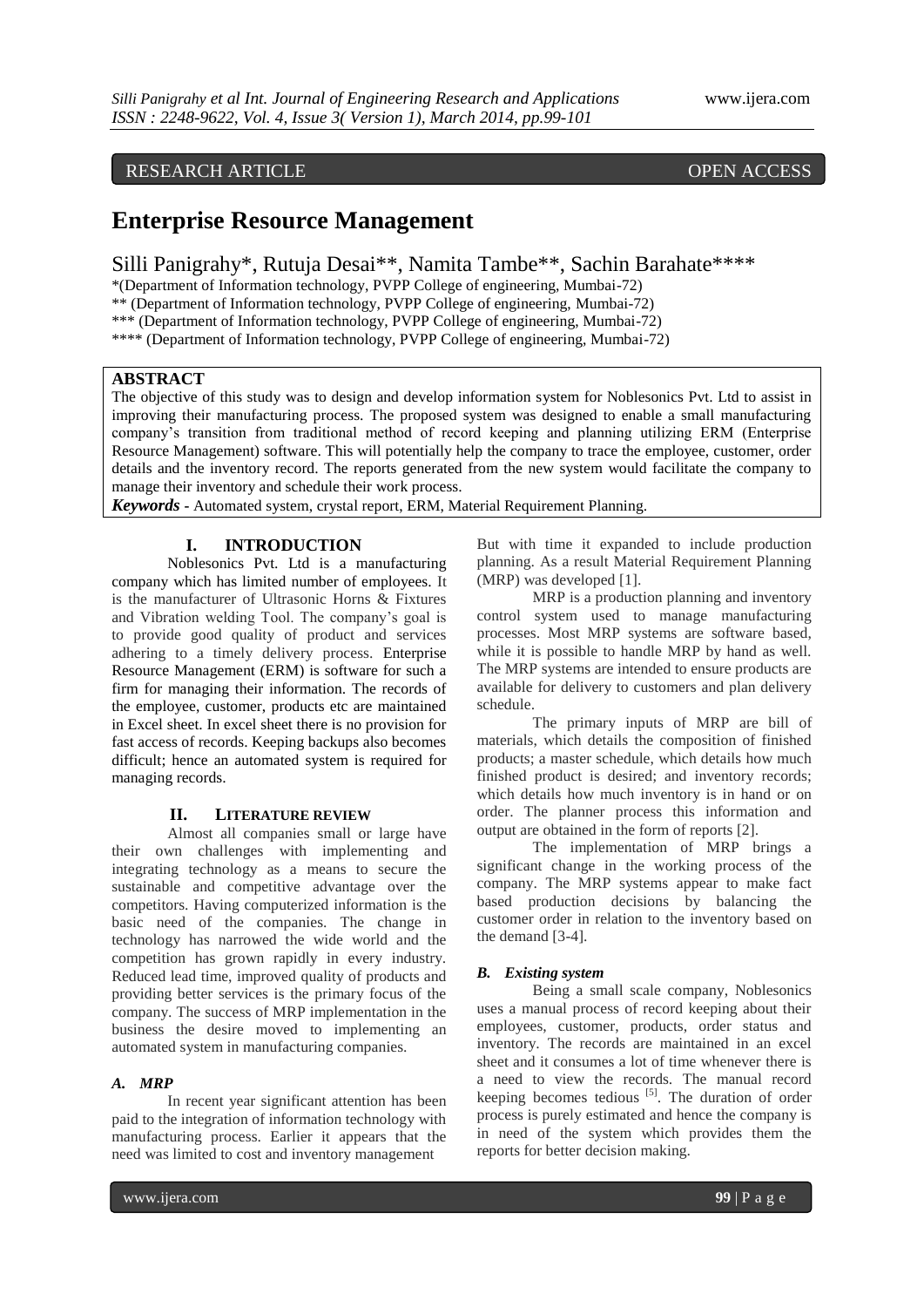# **III. PROPOSED SYSTEM**

This study is primarily focused on developing a computerized information system for the company. The solution would overcome the problems encountered in executing daily work process such as customer details, order and delivery details etc. It will facilitate in simplifying process like tracing sales and purchase order and provide easy access to customer and employee information. The system also generates reports for better decision making regarding sales and inventory. For security purpose unique login will be provided to different employees. Reminder about the delivery of the products will be given prior to the delivery date.

### **IV. SYSTEM ARCHITECTURE**

The system architecture shows two main modules the admin and the employee. The software will provide access to products, order status, inventory status etc. All the details are maintained in SQL server 2008 database. The services offered by the software are report generation, mailing facility and caching.



Fig. 1: system architecture

Different employees shall have new Login ID and password. Admin will be the authorized person and hence he can add, delete or modify employee and customer details. He can also view the product and order details. The employee takes order and generates bill. After the successful delivery of the products the database is updated. Employee and admin both can view the undelivered and delivered order details.

The inventory status will show how much products are still present in stock. The date of the product to be delivered will come as the reminder prior to the delivery date. After the successful delivery of the product mail will be send to customer along with the bill. According to database reports will be generated which will help in decision making. This is shown in figure 2.

# *A. Modules*

The modules are as follows:

#### *1) Admin:*

He is responsible for managing the employees, products and decision making.

### *2) Employee*

He is responsible for managing customer's database, product details, order details, inventory details and report generation.

# *3) Login and registration*

Different Login IDs are provided to admin and employees. A new employee has to register first then can login.

#### *4) Order*

Here order for the products has to be done. Delivery for the products will be done only after checking the inventory status.

## *5) Report generation*

The reports will be generated for decision making using crystal report.



Fig. 2: flow diagram for ERM

### **V. CONCLUSION**

The study was focused on developing a computer based information system with the aim to